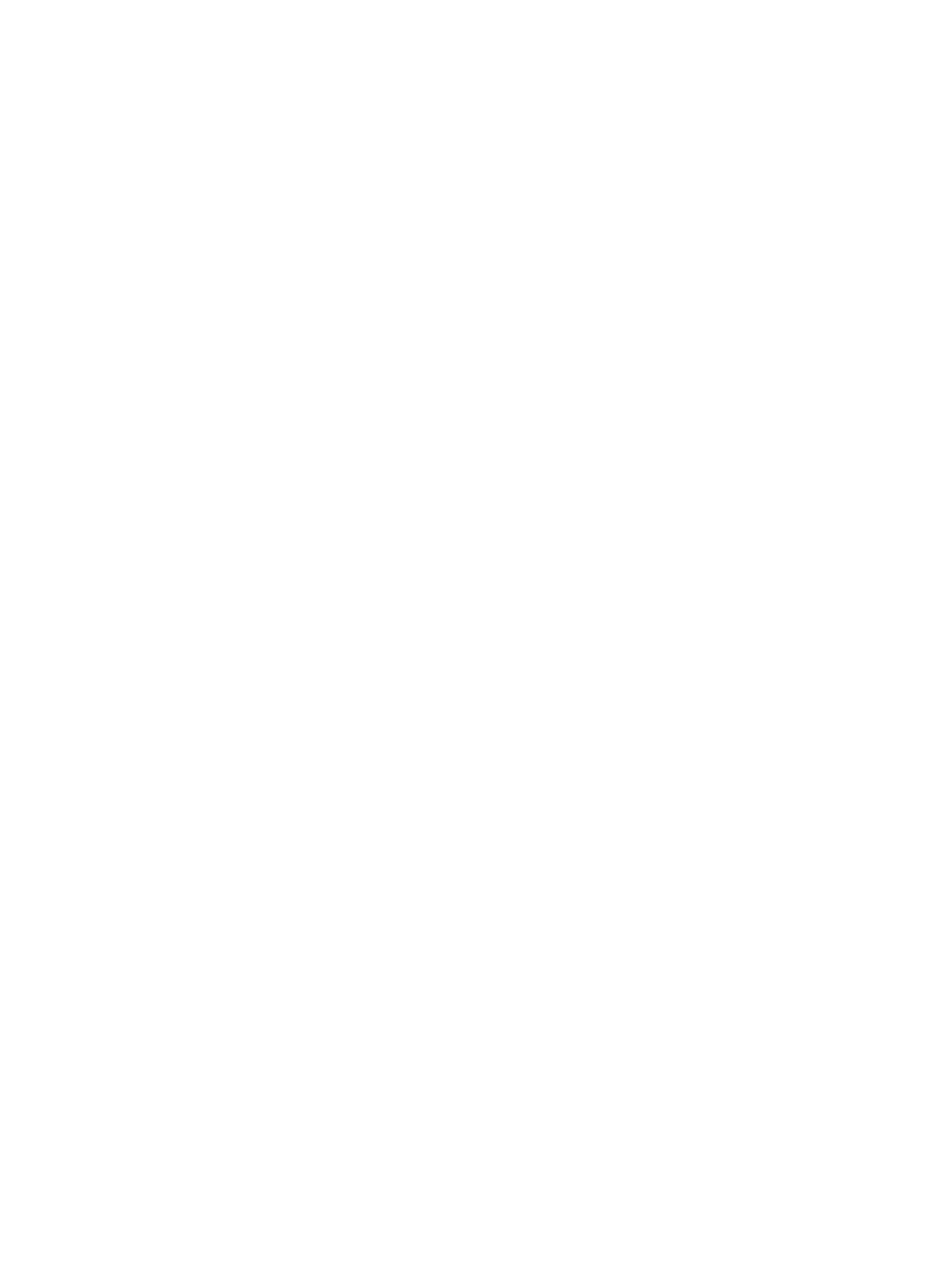drugs more likely to cause a direct β-cell damage [33]. Thus, multiple mechanism may accelerate insulin resistance and increase rapid onset of diabetes in children with obesity after initiation of anti-psychotic treatment. Prevention of these changes could be critical for improving clinical outcomes [33].

In line with this, we found that abnormal weight gain was the most frequently registered ADE for antipsychotics. Fraguas., *et al*. made a comprehensive head-to-head comparison between SGAs in children and adolescents with psychiatric and bipolar disorders and demonstrated that these drugs behave inconsistently as a drug class in terms of both safety and efficacy in this patient group [35]. The findings were mainly attributed to differences in the rate and severity of ADEs, especially weight gain. Aripiprazole was found to be the SGA that caused the least weight gain [35]. These findings were supported by a study by Correll., *et al*. [13], who found aripiprazole associated with the lowest, and olanzapine with the highest weight gain in children and adolescents.

Furthermore, Sikich., *et al*. compared molindone, a first-generation antipsychotic drug (FGA), with two SGAs (olanzapine and risperidone) in adolescents with schizophrenia and found that olanzapine was the SGA associated with the highest risk of weight gain [14]. Studies comparing SGAs that cause less weight gain, e.g. aripiprazole, with FGAs have not been performed to date  $[35]$ . Moreover, recent studies have made the picture less clear, demonstrating that weight gain is also frequently reported with the use of aripiprazole [36], similar to our findings. In the present study, only four children had olanzapine prescribed. Furthermore, chlorprothixene and olanzapine were primarily prescribed PRN and predominantly in combination with other antipsychotics. This could partly explain the low prevalence of ADEs reported, including abnormal weight gain since it might be more challenging to distinguish which drug had predominately contributed to the weight gain observed.

Like antipsychotics, antidepressants are associated with weight gain. SSRI data are controversial in that short-term anorectic action of fluoxetine has been recognized, but long-term follow-up reveals that its weight-reducing effects are transient, even leading to weight gain over time [37,38]. Also, sertraline, venlafaxine, and citalopram are associated with weight gain [37,39]. Sertraline was the most frequently prescribed antidepressant, which may reflect that sertraline has been tested in trials and approved for use in pediatric patients. Of note, sertraline is only approved for the treatment of Obsessive-Compulsive Disorder (OCD) in pediatric

patients. The second most frequently prescribed drug was fluoxetine. Fluoxetine is approved for children from 8 years of age for the treatment of major depression. Citalopram, mirtazapine, and venlafaxine are not approved for any indication in children. None of the antidepressants have been investigated in obese children and adolescents. In the current study, of the drugs not approved for pediatric use, only citalopram was used to a larger extent.

Moreover, 52% of patients received multiple psychotropic drugs at least once during the study period, increasing the risk of ADEs and pharmacodynamic drug-drug interactions [40,41]. Our findings are similar to recent results in a retrospective study conducted by Tucker., *et al*. which showed that among obese pediatric patients treated with psychiatric medication, 60.9% received at least two psychotropic drugs concomitantly [6]. In the present study, we found that antipsychotics were often prescribed in combination with antidepressants. The evidence for use of this combination in children and adolescents has not thoroughly been investigated. In adults, augmentation with an SGA has shown a significant effect on depression compared to monotherapy with an anti-depressant [42]. However, the significant occurrence of ADEs like weight gain, sedation, extrapyramidal symptoms and a potential increase in prolactin makes this treatment strategy less attractive in pediatric patients, especially in patients with obesity [42].

The prevalence of off-label prescriptions in the present study was almost twice as high as previously reported in two independent Danish pediatric studies of psychotropic drugs, with 65% compared to 27.6% and 32.3%, respectively [20,21]. The lower prevalence of off-label prescriptions reported in the previous studies could partly be explained by the relatively high proportion of patients receiving medication within approved age and doserange, as part of treatment for hyperkinetic disorder [20,21]. In this study, almost one-fifth of the prescriptions exceeded the maximum recommended dose mainly treatment of methylphenidate. In children, the methylphenidate maintenance dose is weight-based, with a maximum dose of 60 mg per day  $[43]$ . This may suggest that the children in the present study were dosed either by total body weight, i.e. mg/kg or required higher doses to achieve a therapeutic effect. Dosing regimens that are appropriate for children with obesity remain largely unknown [23,24,44-47]. Of note, we categorized concurrent prescriptions of the same psychotropic drug as off-label, if the total maximum daily dose exceeded the recommendation in the SPC.

**Citation:** Christina Gade*., et al.* "Off-label Prescription, Adverse Drug Events and Dosage of Psychotropic Drugs in Children and Adolescents with Obesity - A Retrospective Cohort Study". *Acta Scientific Pharmaceutical Sciences* 6.6 (2022): 04-16.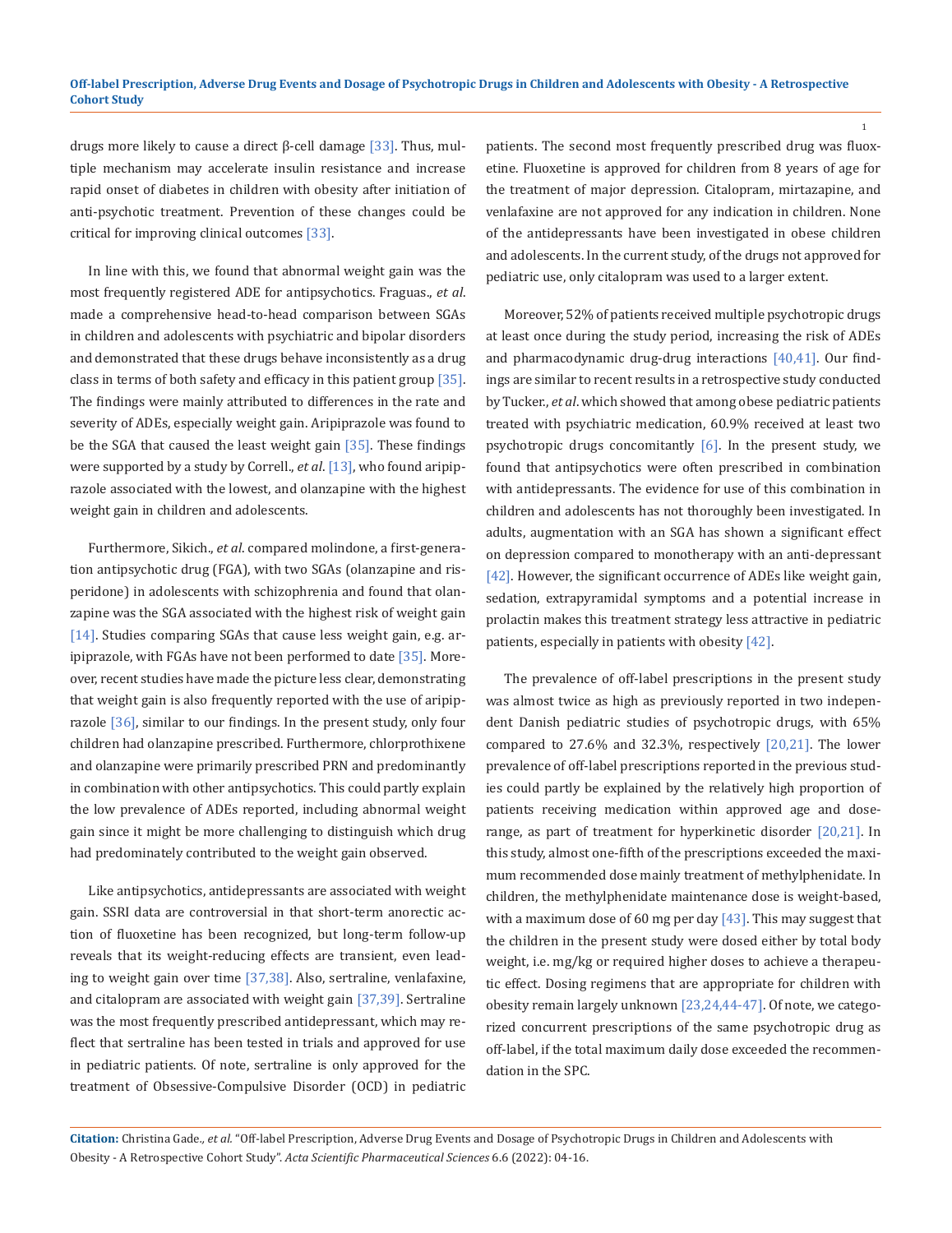**Off-label Prescription, Adverse Drug Events and Dosage of Psychotropic Drugs in Children and Adolescents with Obesity - A Retrospective Cohort Study**

#### **Limitations**

A major strength of the present study is the manual review of patient records that made it possible to define the indication for each drug and dosing strategy for each drug prescription and include a long-term study period for each patient. In general, information about prescriptions in the Danish hospital-based program "OPUS medicine" is valid because doctors are committed to updating the medicine prescriptions at every hospital visit. We counted total daily dose when a patient had contemporary/concurrent prescriptions of the same drug. The bioavailability may vary between formulations, but has not to be accounted for when estimating the total daily exposure. We also counted PRN prescriptions, so there is a risk that we have overestimated dosage. On the other hand, it is not possible to assess to know the exact dosage and compliance, since most patients are outpatients.

We registered all ADEs spontaneously documented in the patient records, thus minimizing recall bias. A possible selection bias might, however, result from including only one hospital; therefore, the investigated prescription habits may not reflect all medical doctors working in this field. Due to the retrospective nature of the study, valid measurements such as the Hamilton Rating Scale for Depression, to rate the effectiveness of each drug treatment, were not available. Also, we did not include blood work such as lipid profile, blood sugar level, prolactin, etc. Finally, we did not include a control group. Therefore, off-label use, polypharmacy, and potential ADEs were not compared to normal-weight peers. ADEs might be underestimated due to missing and varying documentation, and potentially lack of recognition and awareness of ADEs. Furthermore, the study patients were on a diet during part of the study period, which could underestimate the extent of potential weight gain.

# **Conclusion**

Off-label use and polypharmacy of psychotropic drugs were frequent among pediatric patients with obesity, and the latter was associated with an increased risk of an ADE. We further found that abnormal weight gain was the most frequently registered ADR among antipsychotic drugs prescribed. In this subpopulation, it was common that the dose of psychotropic drugs, approved for use in children and adolescents, was above recommendations in the SPC. These findings highlight the importance of pharmacokinetic and - dynamic studies on psychotropic drugs in children with obesity to optimize future treatment strategies in this vulnerable population. In particularly highlighting the importance to prevent diabetes.

### **Funding**

This study was 100% funded by the Department of Clinical Pharmacology, University Hospital Copenhagen, Bispebjerg and Frederiksberg, Denmark. The funding source had no influence on study design, data analysis and interpretation of the results.

#### **Informed Consent**

Informed consent was obtained from all individual patients included in the study.

# **Bibliography**

- 1. [WHO. Global Strategy on Diet, Physical Activity and Health |](http://www.who.int/dietphysicalactivity/childhood/en/) [Childhood overweight and obesity. WHO website.](http://www.who.int/dietphysicalactivity/childhood/en/)
- 2. Sjöberg RL., *et al*[. "Obesity, shame, and depression in school](https://pubmed.ncbi.nlm.nih.gov/16140683/)[aged children: a population-based study".](https://pubmed.ncbi.nlm.nih.gov/16140683/) *Pediatrics* 116 [\(2005\): 389-92.](https://pubmed.ncbi.nlm.nih.gov/16140683/)
- 3. Topçu S., *et al*[. "Anxiety, depression and self-esteem levels in](https://pubmed.ncbi.nlm.nih.gov/26565543/) [obese children: a case-control study".](https://pubmed.ncbi.nlm.nih.gov/26565543/) *Journal of Pediatric En[docrinology and Metabolism](https://pubmed.ncbi.nlm.nih.gov/26565543/)* 29 (2016): 357-361.
- 4. Alonso-Pedrero L., *et al*[. "Effects of antidepressant and anti](https://pubmed.ncbi.nlm.nih.gov/31524318/)[psychotic use on weight gain: A systematic review".](https://pubmed.ncbi.nlm.nih.gov/31524318/) *Obesity Review* [20 \(2019\): 1680-1690.](https://pubmed.ncbi.nlm.nih.gov/31524318/)
- 5. Mulder R., *et al*[. "Treating depression with adjunctive antipsy](https://pubmed.ncbi.nlm.nih.gov/30328223/)chotics". *Bipolar Disorder* [20 \(2018\): 17-24.](https://pubmed.ncbi.nlm.nih.gov/30328223/)
- 6. Tucker JM., *et al*[. "Psychiatric diagnoses and medication treat](https://onlinelibrary.wiley.com/doi/abs/10.1111/cob.12185)[ment among patients presenting for paediatric weight man](https://onlinelibrary.wiley.com/doi/abs/10.1111/cob.12185)[agement: associations with adiposity, aerobic fitness and car](https://onlinelibrary.wiley.com/doi/abs/10.1111/cob.12185)[diometabolic health".](https://onlinelibrary.wiley.com/doi/abs/10.1111/cob.12185) *Clinical Obesity* 7 (2017): 145-150.
- 7. Korczak DJ., *et al*[. "Child and Adolescent Psychopathology Pre](https://pubmed.ncbi.nlm.nih.gov/24343190/)[dicts Increased Adult Body Mass Index: Results from a Pro](https://pubmed.ncbi.nlm.nih.gov/24343190/)spective Community Sample". *[Journal of Developmental and](https://pubmed.ncbi.nlm.nih.gov/24343190/) [Behavioral Pediatrics](https://pubmed.ncbi.nlm.nih.gov/24343190/)* 35 (2014): 108-117.
- 8. de Hoogd S., *et al*[. "Differences in Body Mass Index z-Scores](https://pubmed.ncbi.nlm.nih.gov/22506734/) [and Weight Status in a Dutch Pediatric Psychiatric Population](https://pubmed.ncbi.nlm.nih.gov/22506734/) [With and Without Use of Second-Generation Antipsychot](https://pubmed.ncbi.nlm.nih.gov/22506734/)ics". *[Journal of Child and Adolescent Psychopharmacology](https://pubmed.ncbi.nlm.nih.gov/22506734/)* 22 [\(2012\): 166-173.](https://pubmed.ncbi.nlm.nih.gov/22506734/)
- 9. Bobo WV., *et al*[. "Antipsychotics and the Risk of Type 2 Dia](https://pubmed.ncbi.nlm.nih.gov/23965896/)[betes Mellitus in Children and Youth".](https://pubmed.ncbi.nlm.nih.gov/23965896/) *JAMA Psychiatry* 70 [\(2013\): 1067-1075.](https://pubmed.ncbi.nlm.nih.gov/23965896/)

**Citation:** Christina Gade*., et al.* "Off-label Prescription, Adverse Drug Events and Dosage of Psychotropic Drugs in Children and Adolescents with Obesity - A Retrospective Cohort Study". *Acta Scientific Pharmaceutical Sciences* 6.6 (2022): 04-16.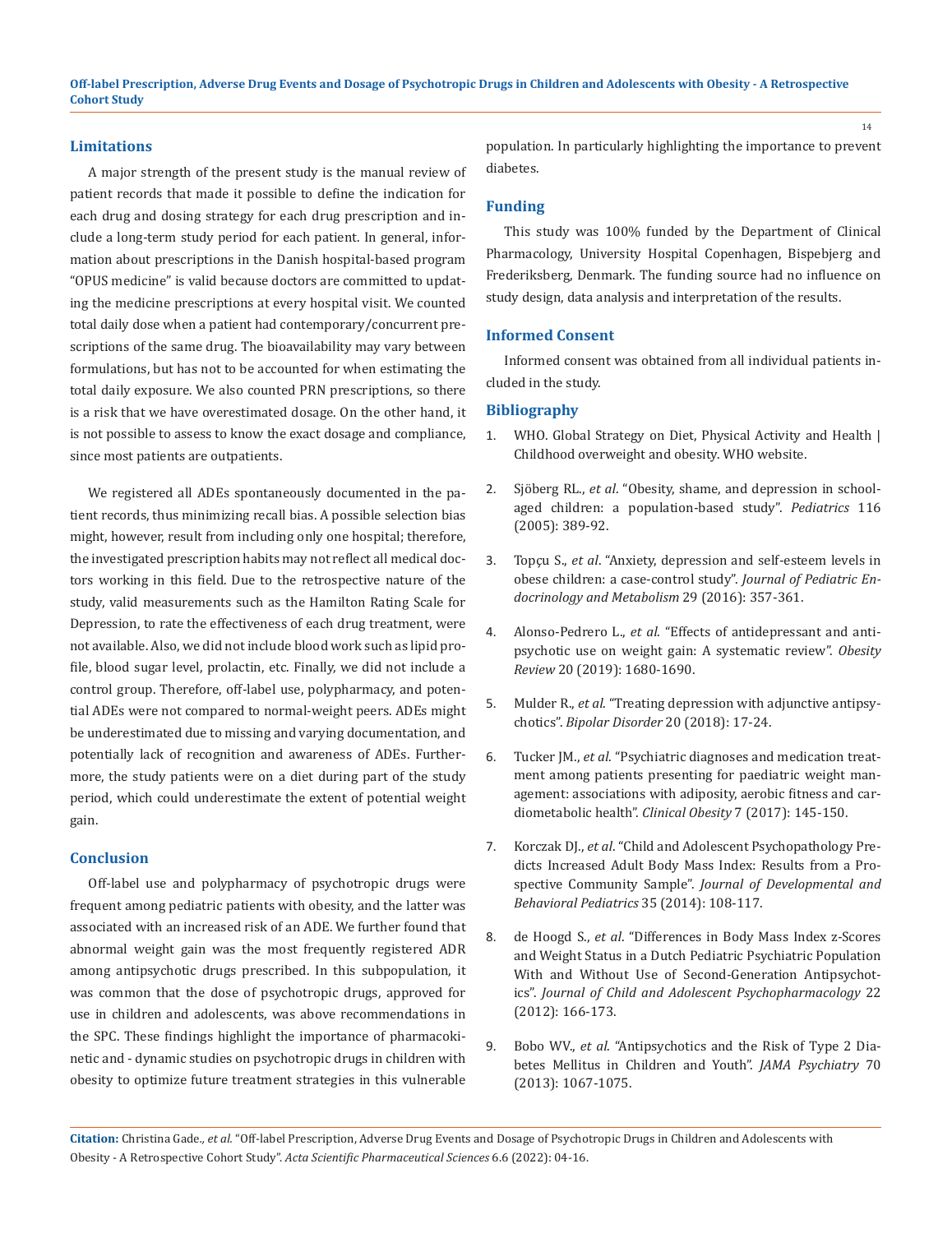# **Off-label Prescription, Adverse Drug Events and Dosage of Psychotropic Drugs in Children and Adolescents with Obesity - A Retrospective Cohort Study**

- 10. [Centers for Medicare and Medicaid Services \(CMS\) Medicaid](https://www.cms.gov/Medicare-Medicaid-Coordination/Fraud-Prevention/Medicaid-Integrity-Education/Pharmacy-Education-Materials/Downloads/atyp-antipsych-pediatric-factsheet11-14.pdf) [Integrity Group \(MIG\). Atypical Antipsychotic Medications:](https://www.cms.gov/Medicare-Medicaid-Coordination/Fraud-Prevention/Medicaid-Integrity-Education/Pharmacy-Education-Materials/Downloads/atyp-antipsych-pediatric-factsheet11-14.pdf) [Use in Pediatric Patients \(2015\).](https://www.cms.gov/Medicare-Medicaid-Coordination/Fraud-Prevention/Medicaid-Integrity-Education/Pharmacy-Education-Materials/Downloads/atyp-antipsych-pediatric-factsheet11-14.pdf)
- 11. Nihalani N., *et al*. "Obesity and psychotropics." *CNS Neuroscience Therapy* 18 (2012): 57-63.
- 12. Choong E., *et al*[. "Psychotropic drug-induced weight gain and](https://pubmed.ncbi.nlm.nih.gov/22316639/) [other metabolic complications in a Swiss psychiatric popula](https://pubmed.ncbi.nlm.nih.gov/22316639/)tion". *[Journal of Psychiatric Research](https://pubmed.ncbi.nlm.nih.gov/22316639/)* 46 (2012): 540-548.
- 13. Correll CU., *et al*[. "Cardiometabolic Risk of Second-Generation](https://pubmed.ncbi.nlm.nih.gov/19861668/) [Antipsychotic Medications During First-Time Use in Children](https://pubmed.ncbi.nlm.nih.gov/19861668/) and Adolescents". *JAMA* [302 \(2009\): 1765-1773.](https://pubmed.ncbi.nlm.nih.gov/19861668/)
- 14. Sikich L., *et al*[. "Double-Blind Comparison of First- and Second-](https://pubmed.ncbi.nlm.nih.gov/18794207/)[Generation Antipsychotics in Early-Onset Schizophrenia and](https://pubmed.ncbi.nlm.nih.gov/18794207/) [Schizo-affective Disorder: Findings from the Treatment of Ear](https://pubmed.ncbi.nlm.nih.gov/18794207/)[ly-Onset Schizophrenia Spectrum Disorders \(TEOSS\) Study".](https://pubmed.ncbi.nlm.nih.gov/18794207/) *[American Journal of Psychiatry](https://pubmed.ncbi.nlm.nih.gov/18794207/)* 165 (2008): 1420-1431.
- 15. Zhang J-P., *et al*[. "Pharmacogenetic Associations of Antipsy](https://pubmed.ncbi.nlm.nih.gov/27217270/)[chotic Drug-Related Weight Gain: A Systematic Review and](https://pubmed.ncbi.nlm.nih.gov/27217270/) Meta-analysis". *[Schizophrenia Bulletin](https://pubmed.ncbi.nlm.nih.gov/27217270/)* 42 (2016): 1418-37.
- 16. Gebhardt S., *et al*[. "Antipsychotic-induced body weight gain:](https://pubmed.ncbi.nlm.nih.gov/19110264/) [predictors and a systematic categorization of the long-term](https://pubmed.ncbi.nlm.nih.gov/19110264/) weight course". *[Journal of Psychiatric Research](https://pubmed.ncbi.nlm.nih.gov/19110264/)* 43 (2009): 620- [626.](https://pubmed.ncbi.nlm.nih.gov/19110264/)
- 17. [Auby P. "The European Union Pediatric legislation: impact on](https://www.openaccessjournals.com/articles/the-european-union-pediatric-legislation-impact-on-pharmaceutical-research-in-pediatric-populations.pdf) [pharmaceutical research in pediatric populations".](https://www.openaccessjournals.com/articles/the-european-union-pediatric-legislation-impact-on-pharmaceutical-research-in-pediatric-populations.pdf) *Clinical Investigation* [\(Lond\) 4 \(2014\): 1013-1039.](https://www.openaccessjournals.com/articles/the-european-union-pediatric-legislation-impact-on-pharmaceutical-research-in-pediatric-populations.pdf)
- 18. Horen B., *et al*[. "Adverse drug reactions and off-label drug use](https://pubmed.ncbi.nlm.nih.gov/12492616/) in paediatric outpatients". *[British Journal of Clinical Pharma](https://pubmed.ncbi.nlm.nih.gov/12492616/)cology* [54 \(2002\): 665-670.](https://pubmed.ncbi.nlm.nih.gov/12492616/)
- 19. Comer JS., *et al*[. "National trends in child and adolescent psy](https://www.ncbi.nlm.nih.gov/pmc/articles/PMC2952543/)[chotropic polypharmacy in office-based practice, 1996-2007".](https://www.ncbi.nlm.nih.gov/pmc/articles/PMC2952543/) *[Journal of the American Academy of Child and Adolescent Psy](https://www.ncbi.nlm.nih.gov/pmc/articles/PMC2952543/)chiatry* [49 \(2010\): 1001-1010.](https://www.ncbi.nlm.nih.gov/pmc/articles/PMC2952543/)
- 20. Braüner JV., *et al*[. "Off-Label Prescription of Psychopharmaco](https://pubmed.ncbi.nlm.nih.gov/27529772/)[logical Drugs in Child and Adolescent Psychiatry".](https://pubmed.ncbi.nlm.nih.gov/27529772/) *Journal of [Clinical Psychopharmacology](https://pubmed.ncbi.nlm.nih.gov/27529772/)* 36 (2016): 500-507.
- 21. Nielsen E., *et al*[. "Off-label prescribing of psychotropic drugs](https://pubmed.ncbi.nlm.nih.gov/25724547/) [in a Danish child and adolescent psychiatric outpatient clinic".](https://pubmed.ncbi.nlm.nih.gov/25724547/) *[European Child and Adolescent Psychiatry](https://pubmed.ncbi.nlm.nih.gov/25724547/)* 25 (2016): 25-31.
- 22. Glennon J., *et al*[. "Paediatric European Risperidone Stud](https://www.ncbi.nlm.nih.gov/pmc/articles/PMC4246122/)[ies \(PERS\): context, rationale, objectives, strategy, and chal](https://www.ncbi.nlm.nih.gov/pmc/articles/PMC4246122/)lenges". *[European Child and Adolescent Psychiatry](https://www.ncbi.nlm.nih.gov/pmc/articles/PMC4246122/)* 23 (2014): [1149-1160.](https://www.ncbi.nlm.nih.gov/pmc/articles/PMC4246122/)
- 23. Cella M., *et al*. "What is the right dose for children?" *British Journal of Clinical Psychopharmacology* 70 (2010): 597-603.
- 24. [Mulla H and Johnson TN. "Dosing dilemmas in obese children".](https://pubmed.ncbi.nlm.nih.gov/20585055/) *[Archives of Disease in Childhood: Education and Practice Edi](https://pubmed.ncbi.nlm.nih.gov/20585055/)tion* [95 \(2010\): 112-117.](https://pubmed.ncbi.nlm.nih.gov/20585055/)
- 25. Nysom K., *et al*[. "Body mass index of 0 to 45-y-old Danes: ref](https://www.nature.com/articles/0801515)[erence values and comparison with published European ref](https://www.nature.com/articles/0801515)erence values". *[International Journal of Obesity and Related](https://www.nature.com/articles/0801515) [Metabolic Disorders](https://www.nature.com/articles/0801515)* 25 (2001): 177-184.
- 26. [WHO. ICD-10 Version: \(2016\).](https://icd.who.int/browse10/2016/en)
- 27. [WHO Collaborating Centre for Drug Statistics Methodology.](https://www.whocc.no/atc_ddd_index/) [ATC/DDD Index \(2018\).](https://www.whocc.no/atc_ddd_index/)
- 28. [Medical Dictionary for Regulatory Activities. MedDRA.](https://www.meddra.org/)
- 29. [ICH harmonised tripartite guideline. Clinical Investigation of](http://www.ich.org/products/guidelines/efficacy/efficacy-single/article/clinical-investigation-of-medicinal-products-in-the-pediatric-population.html) [Medicinal Products in the Pediatric Population \(2000\).](http://www.ich.org/products/guidelines/efficacy/efficacy-single/article/clinical-investigation-of-medicinal-products-in-the-pediatric-population.html)
- 30. [Python. Version 3.6. Python Software Foundation.](https://www.python.org/)
- 31. Correll CU., *et al*[. "Effects of antipsychotics, antidepressants](https://www.ncbi.nlm.nih.gov/pmc/articles/PMC4471960/) [and mood stabilizers on risk for physical diseases in people](https://www.ncbi.nlm.nih.gov/pmc/articles/PMC4471960/) [with schizophrenia, depression and bipolar disorder".](https://www.ncbi.nlm.nih.gov/pmc/articles/PMC4471960/) *World Psychiatry* [14 \(2015\): 119-136.](https://www.ncbi.nlm.nih.gov/pmc/articles/PMC4471960/)
- 32. Hirsch L., *et al*[. "Second-generation antipsychotics and meta](https://www.ncbi.nlm.nih.gov/pmc/articles/PMC6060488/)[bolic side-effects: Canadian population-based study".](https://www.ncbi.nlm.nih.gov/pmc/articles/PMC6060488/) *BJPsych Open* [4 \(2018\): 256-61.](https://www.ncbi.nlm.nih.gov/pmc/articles/PMC6060488/)
- 33. Chen J., *et al*[. "Molecular Mechanisms of Antipsychotic Drug-](https://www.ncbi.nlm.nih.gov/pmc/articles/PMC5702456/)Induced Diabetes". *[Frontier in Neuroscience](https://www.ncbi.nlm.nih.gov/pmc/articles/PMC5702456/)* 11 (2017): 643.
- 34. Gade C., *et al*[. "Higher chlorzoxazone clearance in obese chil](https://pubmed.ncbi.nlm.nih.gov/29618168/)[dren compared with nonobese peers".](https://pubmed.ncbi.nlm.nih.gov/29618168/) *British Journal of Clini[cal Psychopharmacology](https://pubmed.ncbi.nlm.nih.gov/29618168/)* 84 (2018): 1738-47.
- 35. Fraguas D., *et al*[. "Efficacy and safety of second-generation an](https://pubmed.ncbi.nlm.nih.gov/20702068/)[tipsychotics in children and adolescents with psychotic and](https://pubmed.ncbi.nlm.nih.gov/20702068/) [bipolar spectrum disorders: comprehensive review of pro](https://pubmed.ncbi.nlm.nih.gov/20702068/)[spective head-to-head and placebo-controlled comparisons".](https://pubmed.ncbi.nlm.nih.gov/20702068/) [\(2011\): 621-645.](https://pubmed.ncbi.nlm.nih.gov/20702068/)